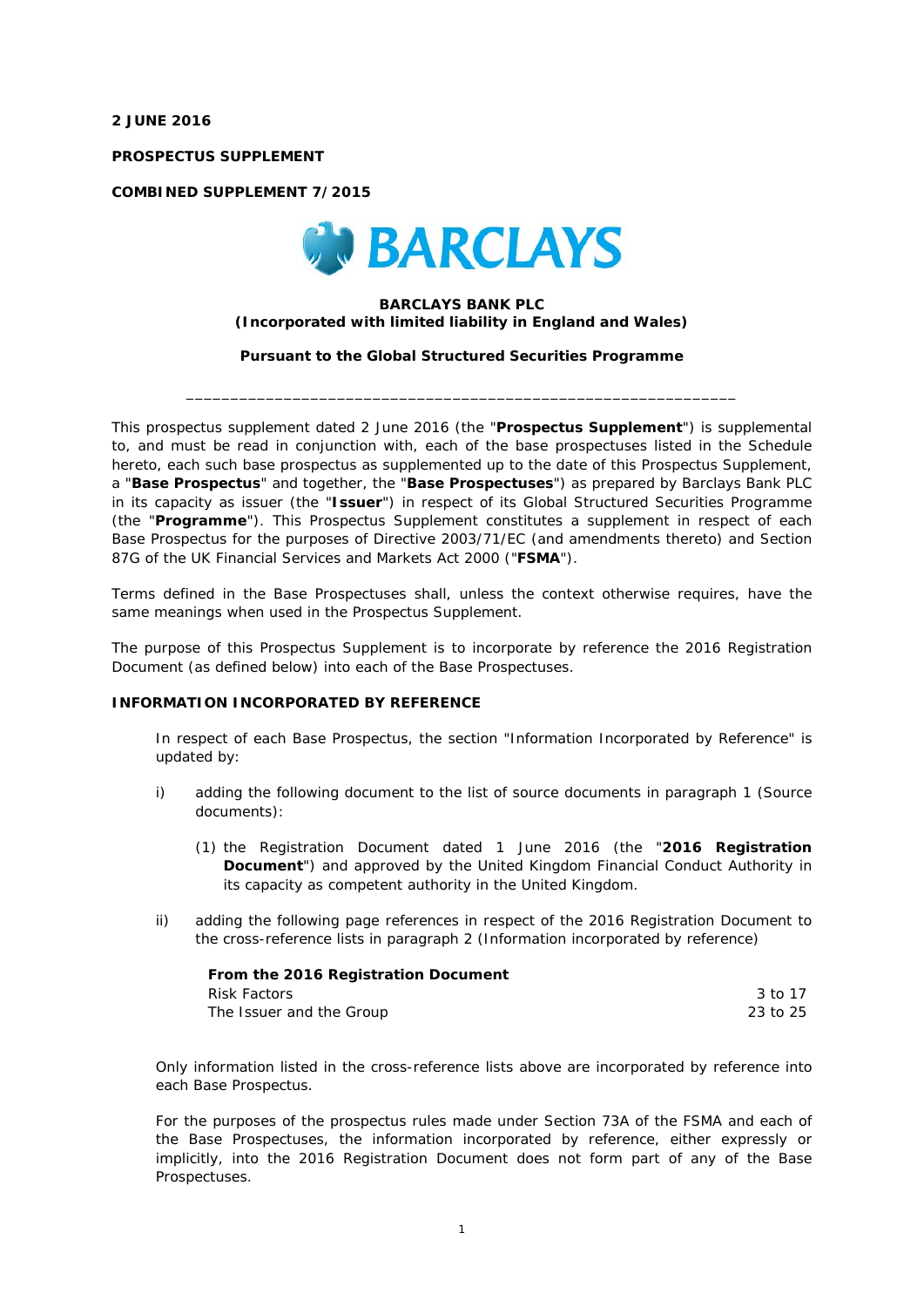Information in the 2016 Registration Document which is not incorporated by reference into the listed Base Prospectuses is either not relevant for the investor or is covered elsewhere in such Base Prospectuses.

The above documents may be inspected during normal business hours at the registered office of the Issuer or at https://www.home.barclays/barclays-investor-relations/resultsand-reports/annual-reports.html.

To the extent that there is any inconsistency between (a) any statement in this Prospectus Supplement (in relation to any Base Prospectus) and (b) any other statement in, or incorporated by reference in any Base Prospectus, the statements in (a) above shall prevail.

Investors should be aware of their rights under Section 87Q(4) to (6) of the Financial Services and Markets Act 2000. Investors who have agreed to purchase or subscribe for Securities before this Prospectus Supplement was published have the right, exercisable within two working days after the date on which this Prospectus Supplement is published, to withdraw their acceptances. This right is exercisable up to, and including 6 June 2016. Investors should contact the distributor from which they agreed to purchase or subscribe the Securities in order to exercise their withdrawal rights.

References to each Base Prospectus shall hereafter mean each such Base Prospectus as supplemented by this Prospectus Supplement. The Issuer has taken all reasonable care to ensure that the information contained in each Base Prospectus, as supplemented by this Prospectus Supplement is, to the best of its knowledge, in accordance with the facts and contains no omission likely to affect its import and accepts responsibility accordingly. Save as disclosed in this Prospectus Supplement, no significant new factor, material mistake or inaccuracy relating to the information included in each Base Prospectus is capable of affecting the assessment of securities issued pursuant to each Base Prospectus has arisen or ben noted, as the case may be, since the publication of each Base Prospectus (as supplemented at the date hereof) by the Issuer.

This Prospectus Supplement has been approved by the United Kingdom Financial Conduct Authority, which is the United Kingdom competent authority for the purposes of the Prospectus Directive and the relevant implementing measures in the United Kingdom, as a prospectus supplement issued in compliance with the Prospectus Directive and the relevant implementing measures in the United Kingdom for the purpose of giving information with regard to the issue of securities under the Programme.



The date of this Prospectus Supplement is 2 June 2016